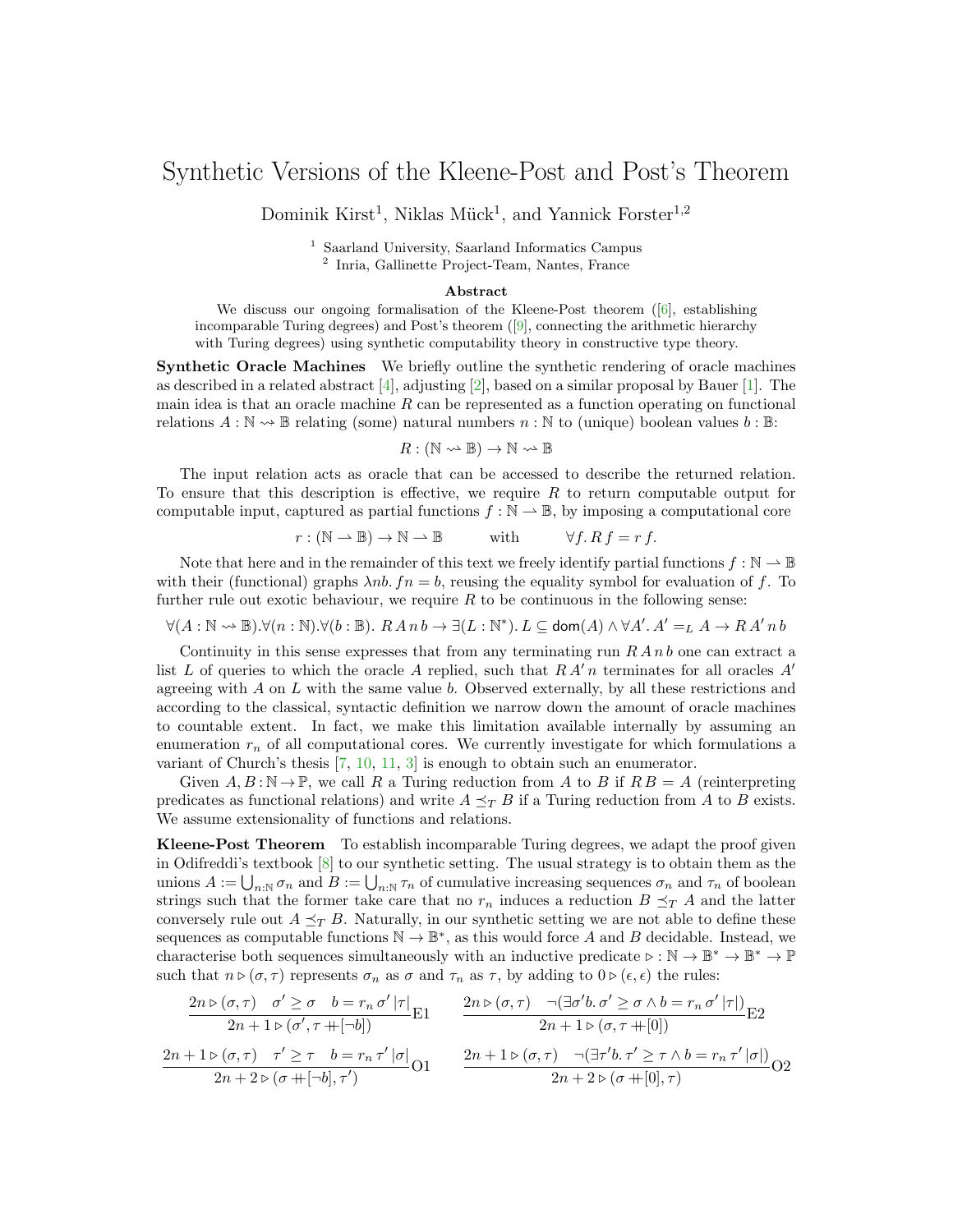Synthetic Versions of the Kleene-Post and Post's Theorem Kirst, Mück, and Forster

In every even step with  $2n \triangleright (\sigma, \tau)$  the sequences are extended such that  $r_n$  applied to any prefix of A differs from any prefix of B at position  $|\tau|$ , either by flipping the result if  $r_n$  already converges on some extension  $\sigma' \geq \sigma$  (E1) or by setting a dummy value if  $r_n$  diverges on all extensions (E2). Dually, in every odd step with  $2n+1 \triangleright (\sigma', \tau')$  it is taken care that  $r_e$  applied to any prefix of B differs from any prefix of A.

We state the central lemma used to show  $B \nleq_T A$ , a dual version yields  $A \nleq_T B$ .

<span id="page-1-0"></span>**Lemma 1.** Let R be an oracle machine factoring through the computational core  $r_n$ . If further given  $2n \triangleright (\sigma, \tau)$  and  $2n + 1 \triangleright (\sigma', \tau')$ , then  $B|\tau|b$  implies  $\neg (RA|\tau|b)$ .

**Theorem 1** (Kleene-Post). There are predicates A, B such that neither  $A \preceq_T B$  nor  $B \preceq_T A$ . *Proof.* Suppose that  $B \preceq_T A$ , so  $RA = B$  for some oracle machine R with core  $r_n$ . Given that we try to derive a contradiction, we can argue classically enough to obtain  $2n \triangleright (\sigma, \tau)$ ,  $2n+1\triangleright(\sigma',\tau')$  $2n+1\triangleright(\sigma',\tau')$  $2n+1\triangleright(\sigma',\tau')$ , and  $B|\tau|b$ . Then by Lemma 1 we obtain  $\neg(R A|\tau| b)$ , contradicting  $R A = B$ .

**Post's Theorem** To connect the arithmetical hierarchy with the structure of Turing degrees, we again follow a usual textbook presentation translated to constructive type theory. To be able to state the theorem in our setting, we render all involved notions synthetically.

First, we represent the arithmetical hierarchy with a mutually inductive predicate:

$$
\frac{f:{\mathbb N}^k\to {\mathbb B}}{\Sigma_0^k(\lambda \vec{n}.\ f\ \vec{n}={\rm true})}\quad \frac{f:{\mathbb N}^k\to {\mathbb B}}{\Pi_0^k(\lambda \vec{n}.\ f\ \vec{n}={\rm true})}\quad \frac{\Pi_n^{k+1}p}{\Sigma_{n+1}^k(\lambda \vec{n}.\ \exists x.\ p\,(x::\vec{n}))}\quad \frac{\Sigma_n^{k+1}p}{\Pi_{n+1}^k(\lambda \vec{n}.\ \forall x.\ p\,(x::\vec{n}))}
$$

The first two rules assert that k-ary decidable predicates form the base of the hierarchy. The third rule states that for a  $\Pi_n$  predicate p of arity  $k+1$  the k-ary predicate obtained by capturing the first variable of p by an existential quantifier is  $\Sigma_{n+1}$ . The fourth rule dually expresses how a  $\Sigma_n$  predicate is turned into  $\Pi_{n+1}$  with a universal quantifier. As a sanity check, using a form of Church's thesis for a concrete model of computation, we can show the equivalence of our synthetic characterisation of the arithmetic hierarchy with a more conventional definition using first-order fomulas in the language of arithmetic, as mechanised in [\[5\]](#page-2-10).

Secondly, we define the Turing jump  $A'$  of a predicate A using the core enumeration  $r_n$ :

 $A' := \lambda n$ . ∃ $R$ .  $(\forall f. R f = r_n f) \wedge R A n$  true

This definition expresses the self-halting problem for oracle machines as it contains exactly those numbers n such that the n-th oracle machine R (as characterised by  $r_n$ ) used with an oracle for A accepts n. We denote the n-th Turing jump of the empty predicate by  $\emptyset^{(n)}$ .

Finally, we say that  $A$  is semi-decidable relative to  $B$  if there is an oracle machine  $R$  with

## $\forall n. A n \leftrightarrow R B n$  true.

The hardest part of Post's theorem is to show that  $RA$  is  $\Sigma_1$  relative to A by showing:

**Lemma 2.** Given an oracle machine R with core r, termination  $R \nmid An b$  is equivalent to

$$
\exists L_\mathsf{true} L_\mathsf{false}.\, (\forall n \in L_\mathsf{true}.\, A \, b \, \mathsf{true}) \land (\forall n \in L_\mathsf{false}.\, A \, b \, \mathsf{false}) \land r \, (\mathsf{lookup} \, L_\mathsf{true} \, L_\mathsf{false}) \, n = b
$$

where lookup  $L_{true}$   $L_{false}$  n returns true if  $n \in L_{true}$ , false if  $n \in L_{false}$ , and diverges otherwise.

We conclude Post's theorem in a common formulation, employing our synthetic definitions.

**Theorem 2** (Post). Assuming LEM ( $\forall p, p \lor \neg p$ ), the following can be shown:

- A unary predicate A is  $\Sigma_{n+1}$  iff it is semi-decidable relative to  $\emptyset^{(n)}$ .
- If A is  $\Sigma_n$ , then  $A \preceq_T \emptyset^{(n)}$ . If  $n > 0$  already  $A \preceq_m \emptyset^{(n)}$  for synthetic many-one reductions.

In our current mechanisation, we assume LEM to allow switching between  $\Sigma_n$  and  $\Pi_n$  by complementation. We currently investigate how this assumption can be weakened or eliminated. 2